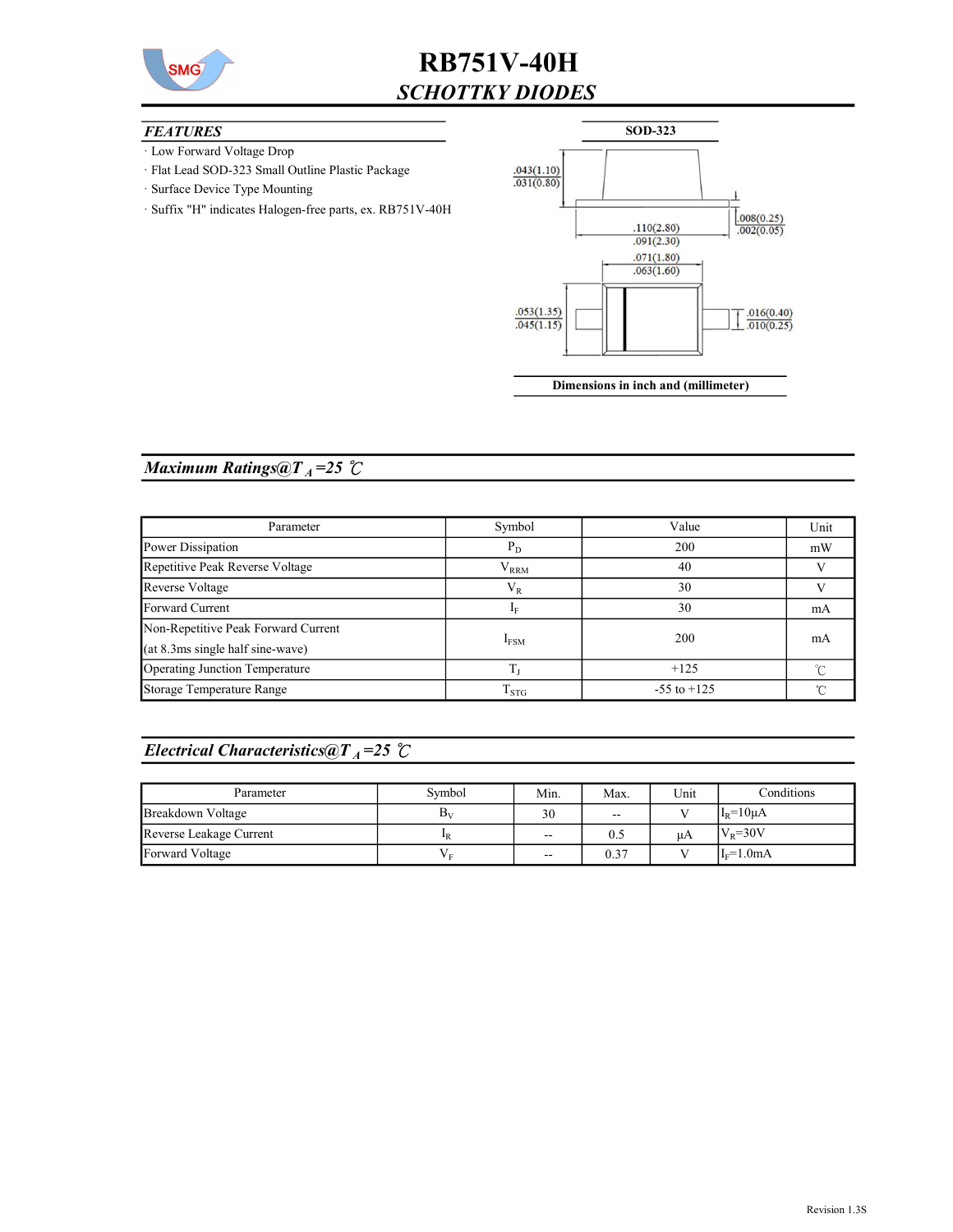

# RB751V-40H SCHOTTKY DIODES

## Typical Characteristics

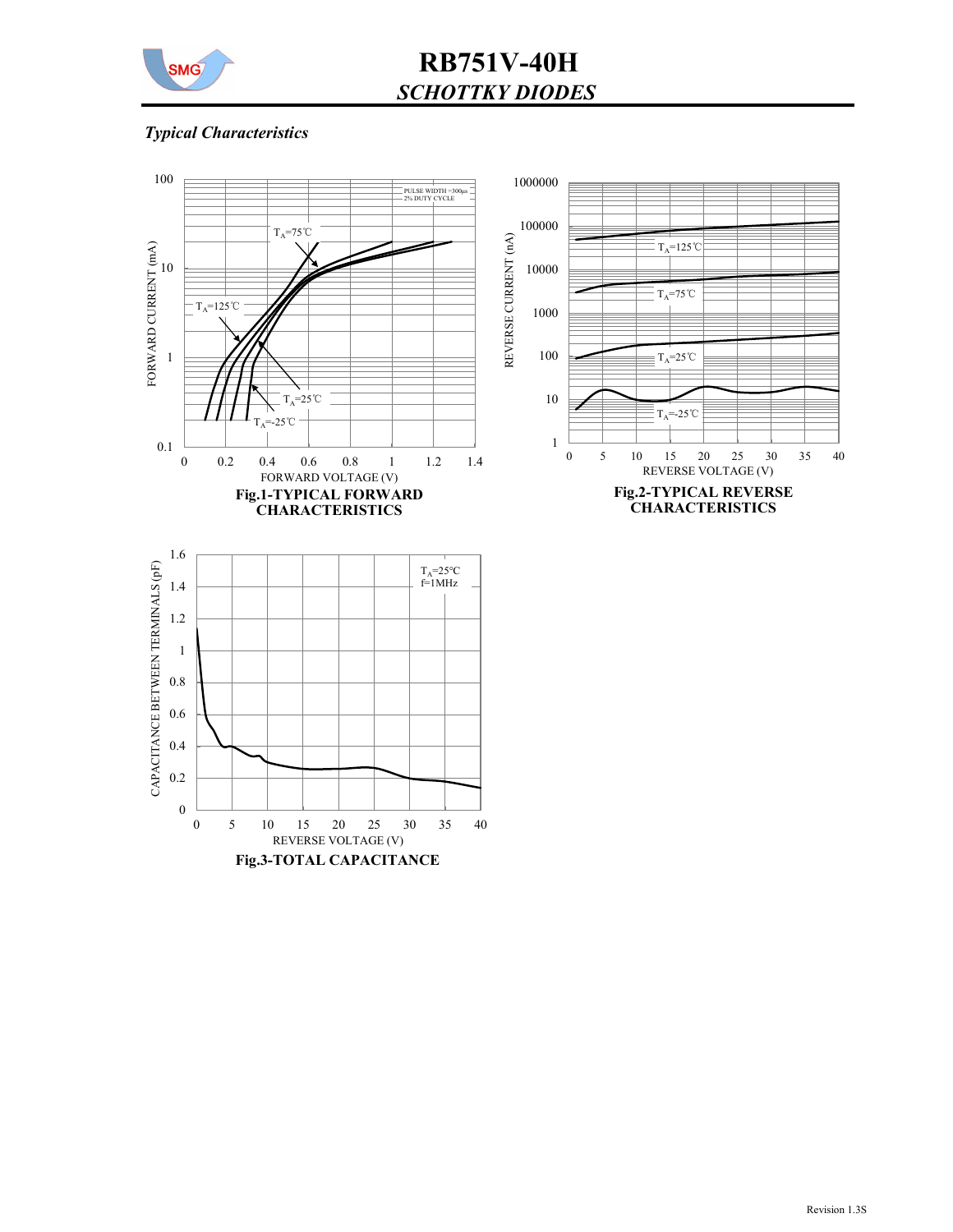

## TAPE & REEL SPECIFICATION



| <b>Item</b>            | <b>Symbol</b>  | <b>SOD-323</b>    |
|------------------------|----------------|-------------------|
| Carrier width          | $A_0$          | $1.43 \pm 0.10$   |
| Carrier length         | $B_0$          | $2.95 \pm 0.10$   |
| Carrier depth          | K              | $1.30 \pm 0.10$   |
| Sprocket hole          | d              | $1.50 \pm 0.10$   |
| Reel outside diameter  | D              | $178.00 \pm 2.00$ |
| Feed hole width        | $D_0$          | $13.00 \pm 0.50$  |
| Reel inner diameter    | $D_1$          | MIN. 50.00        |
| Sprocke hole position  | E              | $1.75 \pm 0.10$   |
| Punch hole position    | F              | $3.50 \pm 0.10$   |
| Sprocke hole pitch     | $P_0$          | $4.00 \pm 0.10$   |
| Punch hole pitch       | $P_1$          | $4.00 \pm 0.10$   |
| Embossment center      | P <sub>2</sub> | $2.00 \pm 0.10$   |
| Overall tape thickness | T              | $0.20 \pm 0.05$   |
| Tape width             | W              | $8.00 \pm 0.30$   |
| Reel width             | W1             | MAX. 11.00        |

#### ORDER INFORMATION

| $\alpha$<br>$   -$ | $\cdot$ size<br>Peer |  |
|--------------------|----------------------|--|
| ຳາາ<br>            | $\cdots$             |  |

### MARKING CODE

| Part Number | Marking Code |  |  |
|-------------|--------------|--|--|
| RB751V-40H  | S8 / B5      |  |  |